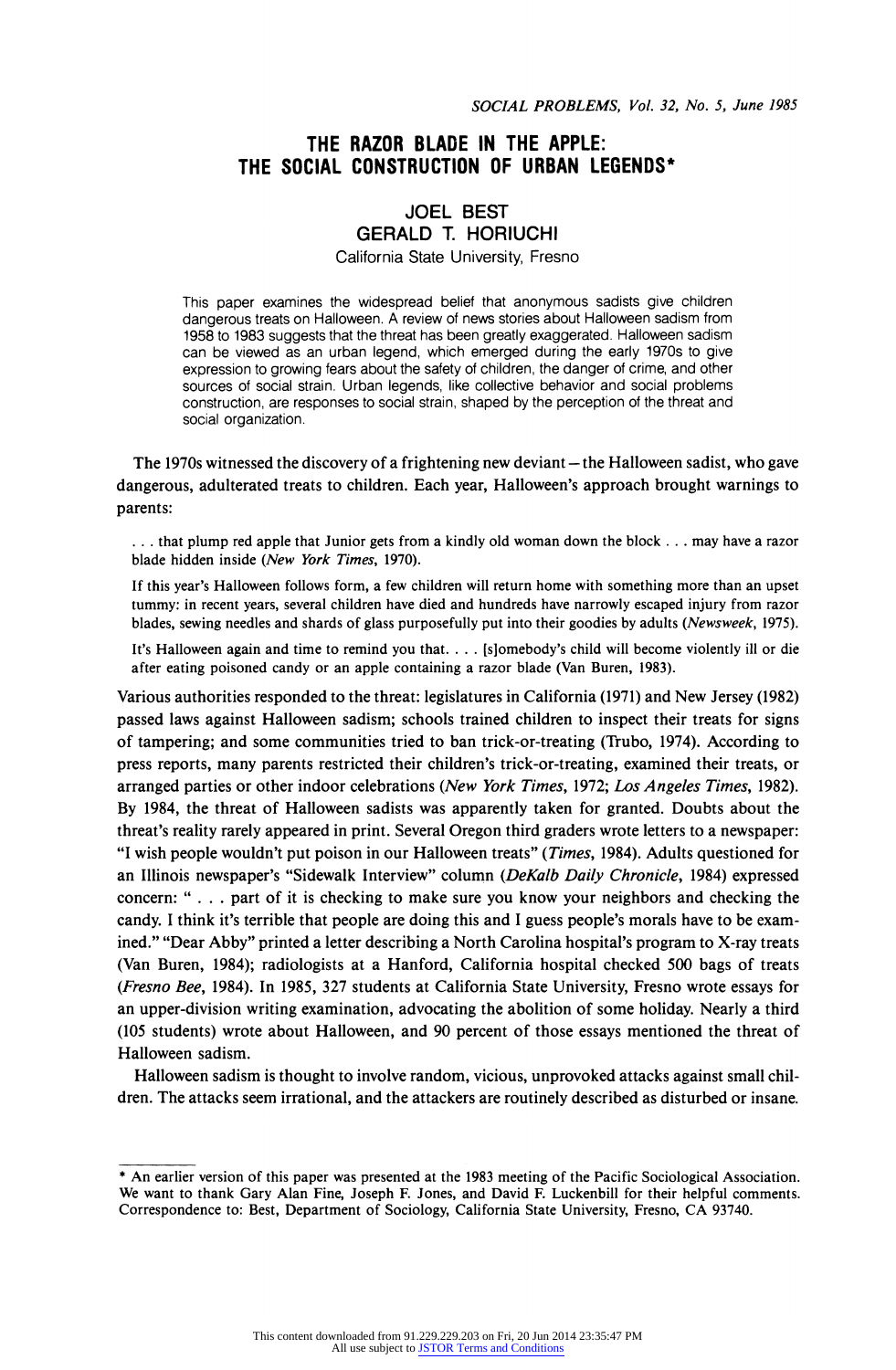**These "child-haters" are theorized to "have had a really deprived childhood" having been "abused as children," they are now "frustrated and filled with resentment against the world in general" (Isaacs and Royeton, 1982:69; New York Times, 1970; Trubo, 1974:28). Law enforcement officials and the media reaffirm that the threat is real, urging parents to protect their children against sadistic attacks.** 

**Although Halloween sadism is widely regarded as a serious threat, it has received little scholarly attention. In this paper, we examine the phenomenon from a sociological perspective, addressing three issues. First, we try to assess the incidence of Halloween sadism in order to demonstrate that the threat has been greatly exaggerated. Second, we draw upon a concept from folklore studies to argue that the belief in Halloween sadism is best viewed as an "urban legend." Finally, we suggest that urban legends can be understood as unconstructed social problems. Like collective hysteria and organized claims-making efforts, urban legends are a product of social strain and of the social organization of the response to that strain.** 

### **A HOLIDAY FOR SADISTS?**

**There are no reliable official statistics on Halloween sadism. Minor incidents, particularly those that do not involve injuries, may never be reported to the police. Cases that are reported may be classified under a wide range of offenses, and there is no centralized effort to compile cases from different jurisdictions. Moreover, the circumstances of the crime - the young victim, the unfamiliar**  assailant, the difficulty in remembering which treats came from which houses – make it unlikely **that offenders will be arrested.** 

**While the true incidence of Halloween sadism cannot be measured, newspaper reports reveal changes in public reaction to the threat. Therefore, we examined the coverage of Halloween sadism in four daily newspapers between 1959 and 1984. For the New York Times, we checked all entries under "Halloween" in the paper's annual indexes for information about Halloween sadism. The New York Times Index proved to be unusually complete, listing even short items of a sentence or two.' The published indexes for two other major regional newspapers, the Chicago Tribune and the Los Angeles Times, were less thorough, so for each year, we read both papers' issues for the first three days in November. Finally, we examined all Halloween stories in the files of the Fresno Bee. Our search found stories about 76 alleged incidents of Halloween sadism, which included at least the community where the incident occurred and the nature of the attack.2 Table 1 shows the number of incidents reported in each year.** 

**Obviously, the 76 incidents identified through this procedure do not form a complete list of cases of Halloween sadism. However, there are several reasons why it is unlikely that many serious incidents - involving deaths or serious injuries - were overlooked. First, the papers' coverage was national. The 76 reported incidents came from 15 states and two Canadian provinces; while each of the four newspapers concentrated on incidents in its own region, all reported cases from other regions. All four included at least one case from the South - the only major region without a newspaper in the sample. Second, the 76 reported cases were generally not serious. Injuries were reported in only 20 cases, and only two of these involved deaths. It seems unlikely that newspapers would choose to print accounts of minor incidents, while ignoring more serious crimes. This impression**  is bolstered further by the frequent appearance of stories – often from different states – about other **Halloween tragedies: children struck by cars and other accidental deaths; people murdered when** 

**<sup>1.</sup> On the reliability of this index, see Troyer and Markle (1983:141-42).** 

**<sup>2.</sup> In addition, all entries under "Halloween" in the Reader's Guide to Periodical Literature and MEDLINE the computerized medical data base - were checked. Neither popular magazines nor the medical literature described any additional cases of Halloween sadism. Every case was included if the news report treated it as an instance of Halloween sadism. As noted below, some of the cases included were of questionable authenticity.**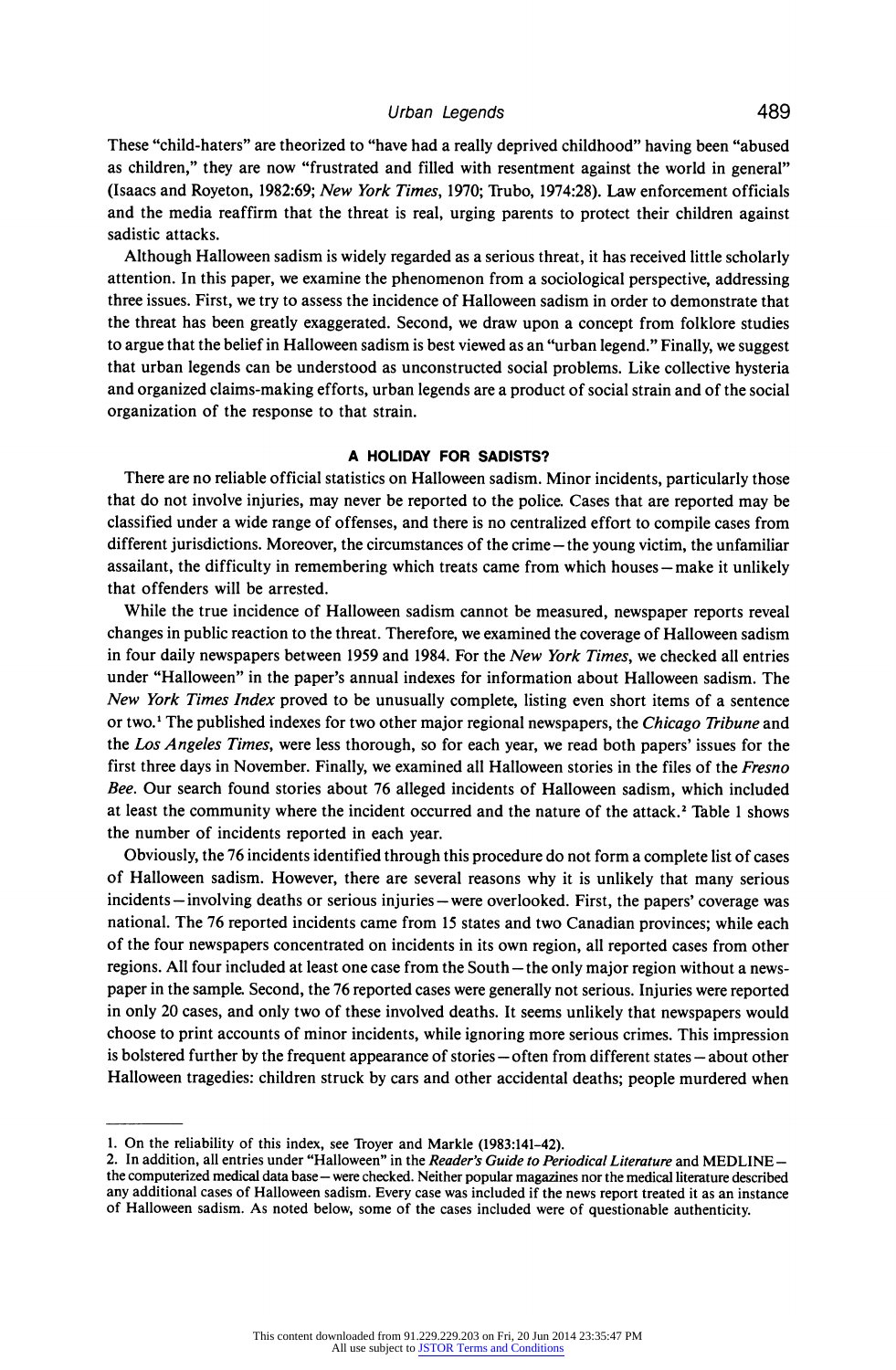|      | Number of |      | Number of<br>Incidents |
|------|-----------|------|------------------------|
| Year | Incidents | Year |                        |
| 1958 | 0         | 1972 |                        |
| 1959 |           | 1973 |                        |
| 1960 | 0         | 1974 |                        |
| 1961 | o         | 1975 | 2                      |
| 1962 |           | 1976 |                        |
| 1963 |           | 1977 |                        |
| 1964 | з         | 1978 |                        |
| 1965 |           | 1979 | я                      |
| 1966 | 5         | 1980 |                        |
| 1967 | 4         | 1981 | 0                      |
| 1968 | 3         | 1982 | 12                     |
| 1969 |           | 1983 |                        |
| 1970 | 10        | 1984 | 0                      |
| 1971 | 14        |      |                        |

| TABLE 1 |  |  |                                                 |  |  |  |  |
|---------|--|--|-------------------------------------------------|--|--|--|--|
|         |  |  | Reported Incidents of Halloween Sadism, 1958-84 |  |  |  |  |

**they opened their doors, expecting trick-or-treaters; racial disturbances; vandalism; and so on. At least two of the newspapers carried reports on each of the two deaths attributed to Halloween sadists. It is therefore unlikely that the list of 76 incidents excludes any fatal instances of Halloween sadism.** 

**Table 1 reveals two peaks in the pattern of reporting. Thirty-one of the 76 incidents occurred in the three years from 1969 to 1971. This wave of reports encouraged recognition of Halloween sadism as a threat. As a holiday when millions of children venture out at night, Halloween has a long history of tragic accidents. Routinely, newspapers and magazines print lists of safety tips, warning parents against flammable costumes, masks that obscure the wearer's vision, and the like. A systematic review of such lists found no mention of the danger posed by sadists before 1972; but, from that year on, lists of safety tips almost invariably warned parents to inspect their children's treats for signs of tampering. At the same time that these warnings spread, reports of Halloween sadism fell to a few per year until 1982, when there was a dramatic increase. Of course, this reflected the fear caused by the Tylenol murders. A month before Halloween, seven people died after swallowing poisoned Extra-Strength Tylenol capsules. In the weeks that followed, there were hundreds of reports of "copycats" adulterating food, over-the-counter medications, and other household products. As Halloween approached, the media repeatedly warned parents that trick-or-treaters would be in danger. After raising the specter of Halloween sadism, the press naturally covered the incidents that were reported. A year later, however, coverage fell to pre-Tylenol levels.** 

**Examining the reports of the 76 incidents leads to three conclusions. First, the threat of Halloween sadism has been greatly exaggerated. There is simply no basis for Newsweek's (1975) claim that "several children have died." The newspapers attributed only two deaths to Halloween sadists, and neither case fit the image of a maniacal killer randomly attacking children. In 1970, five-year-old Kevin Toston died after eating heroin supposedly hidden in his Halloween candy. While this story received considerable publicity, newspapers gave less coverage to the follow-up report that Kevin had found the heroin in his uncle's home, not his treats (San Fransisco Chronicle, 1970). The second death is more notorious. In 1974, eight-year-old Timothy O'Bryan died after eating Halloween candy contaminated with cyanide. Investigators concluded that his father had contaminated the treat (Grider, 1982). Thus, both boys' deaths were caused by family members, rather than by anonymous sadists.3** 

**<sup>3.</sup> The particulars of these cases are sometimes forgotten, so that the deaths continue to be used as proof that Halloween sadists pose a real threat. Trubo (1974:28) describes Toston as "the victim of a sadistic prankster." Similarly, an anonymous reviewer of an earlier draft of this paper recalled the O'Bryan case but did not mention that it was the boy's father who was convicted.**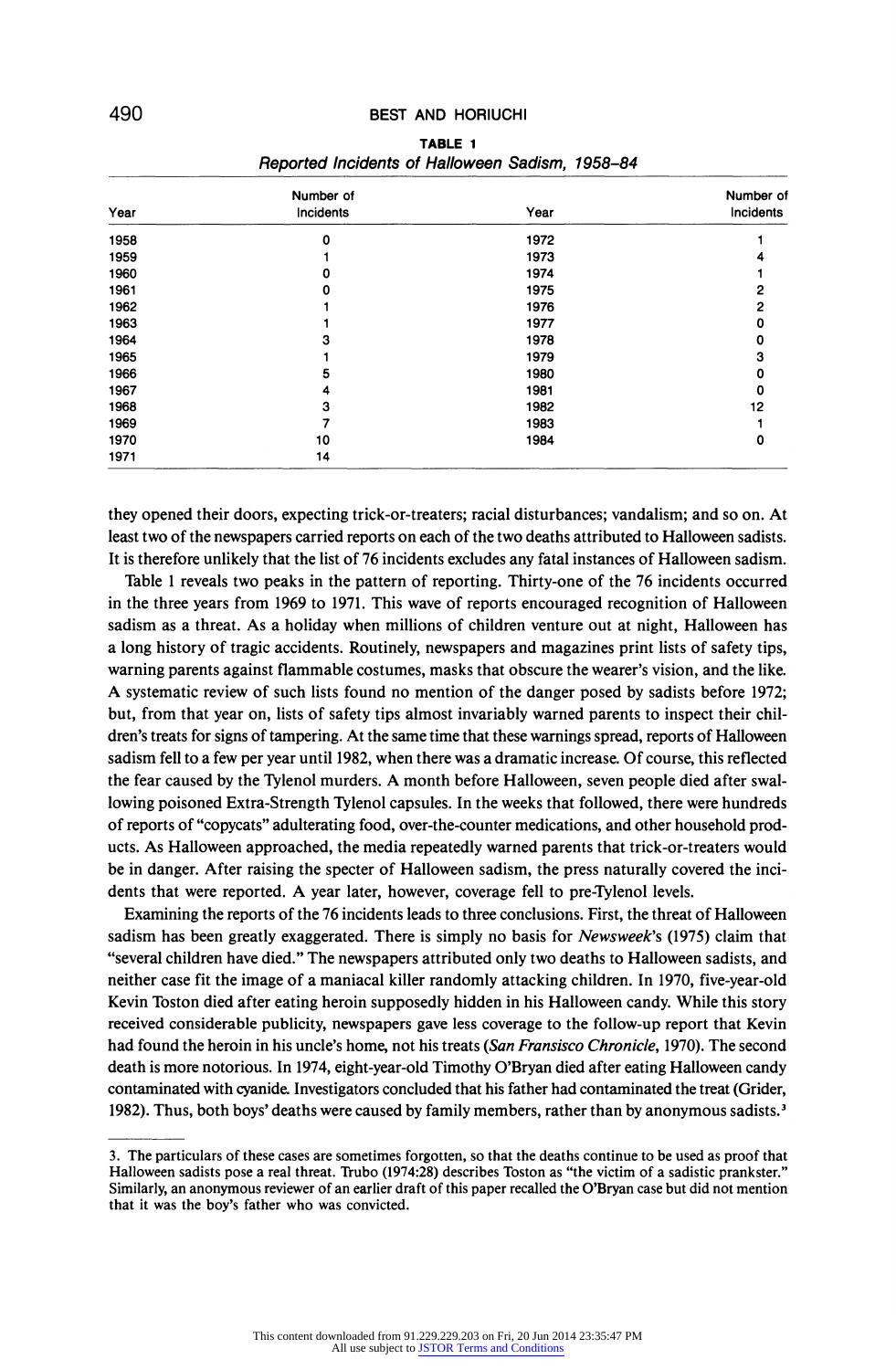# **Urban Legends 491**

**Similarly, while the newspaper reports rarely gave detailed information about the remaining 18 cases in which injuries were reported, most of the victims were not seriously hurt. Several incidents involved minor cuts and puncture wounds; what was apparently the most serious wound required 11 stitches. In short, there were no reports where an anonymous sadist caused death or a lifethreatening injury; there is no justification for the claim that Halloween sadism stands as a major threat to U.S. children.4** 

**A second conclusion is that many, if not most, reports of Halloween sadism are of questionable authenticity. Children who go trick-or-treating know about Halloween sadism; they have been warned by their parents, teachers, and friends. A child who "discovers" an adulterated treat stands to be rewarded with the concerned attention of parents and, perhaps, police officers and reporters. Such a hoax is consistent with Halloween traditions of trickery, just as the fear of sadists resembles the more traditional dread of ghosts and witches (Santino, 1983). The 76 reported incidents included two cases that were identified as hoaxes at the time, and it seems likely that other cases involved undiscovered fraud. After all, it is remarkable that three-quarters of the children who reported receiving contaminated treats had no injuries. Efforts to systematically follow up reports of Halloween sadism have concluded that the vast majority were fabrications. After Halloween 1972, Editor and**  Publisher (1973) – the trade magazine of the newspaper industry – examined several papers' efforts **to trace all local reports of Halloween sadism; it concluded that virtually all the reports were hoaxes. Ten years later, in the wake of the Tylenol scare, the confectionary industry tried to reassure potential customers in a "white paper" on Halloween candy tampering in 1982 (National Confectioners Association et al., n.d.) The report noted that "more than 95 percent of the 270 potential Halloween 1982 candy adulterations analyzed by the Food and Drug Administration have shown no tampering, which has led one FDA official to characterize the period as one of 'psychosomatic mass hysteria.' " Further, a confectionary industry survey of police departments in "24 of the nation's largest cities, as well as smaller towns in which highly-publicized incidents were alleged to have occurred, found**  two reports of injuries – neither requiring medical treatment – from among the hundreds of claims **of candy tampering."' Thus, not only does a survey of press coverage reveal fewer reports of Halloween sadism than might be expected, but there is good reason to suspect that many of the reports are unfounded.** 

**Third, the press should not be held responsible for the widespread belief that Halloween sadism poses a serious threat. While the news media can manufacture "crime waves" by suddenly focusing on previously ignored offenses (Fishman, 1978), the press has given Halloween sadism relatively little publicity. Many of the 76 reported incidents received minimal coverage, in news stories of only two or three sentences. Often the reports were embedded in larger stories, such as a wire service summary of Halloween news from around the country. Nor did popular magazines highlight Halloween sadism; before 1982, only two short articles focused on the problem. The absence of** 

**<sup>4.</sup> Certainly other elements of everyday life, while not receiving as much attention, are far more hazardous. In 1980-81, according to the U.S. Consumer Product Safety Commission (1982), 60 children under age five died in "product associated deaths" involving nursery equipment and supplies; another 13 deaths involved toys. 5. In one apparent hoax:** 

**<sup>...</sup> a youth claimed to have ingested an insecticide-saturated candy bar .... Testing showed no traces of any chemicals in the youth's blood. .. . although there was insecticide on one end of the bar, the side of the candy bar that had been biten into was insecticide-free. (National Confectioners Association et al., n.d.)** 

**Similarly, over 80% of the reports of so-called "copycat" poisonings that followed the Tylenol deaths were apparently fabricated (Time, 1982). Some were anonymous pranks, but others involved publicity-seekers or schemes to collect insurance settlements from manufacturers. As in the case of Halloween sadism, the threat was exaggerated: Congressional hearings denounced "a new kind of thug that is stalking the American communities" (U.S. Congress: House of Representatives, 1982:2), while psychiatrists speculated that "copycat criminals may have weak ego structures and 'have difficulty running their lives' " (New York Times, 1982).**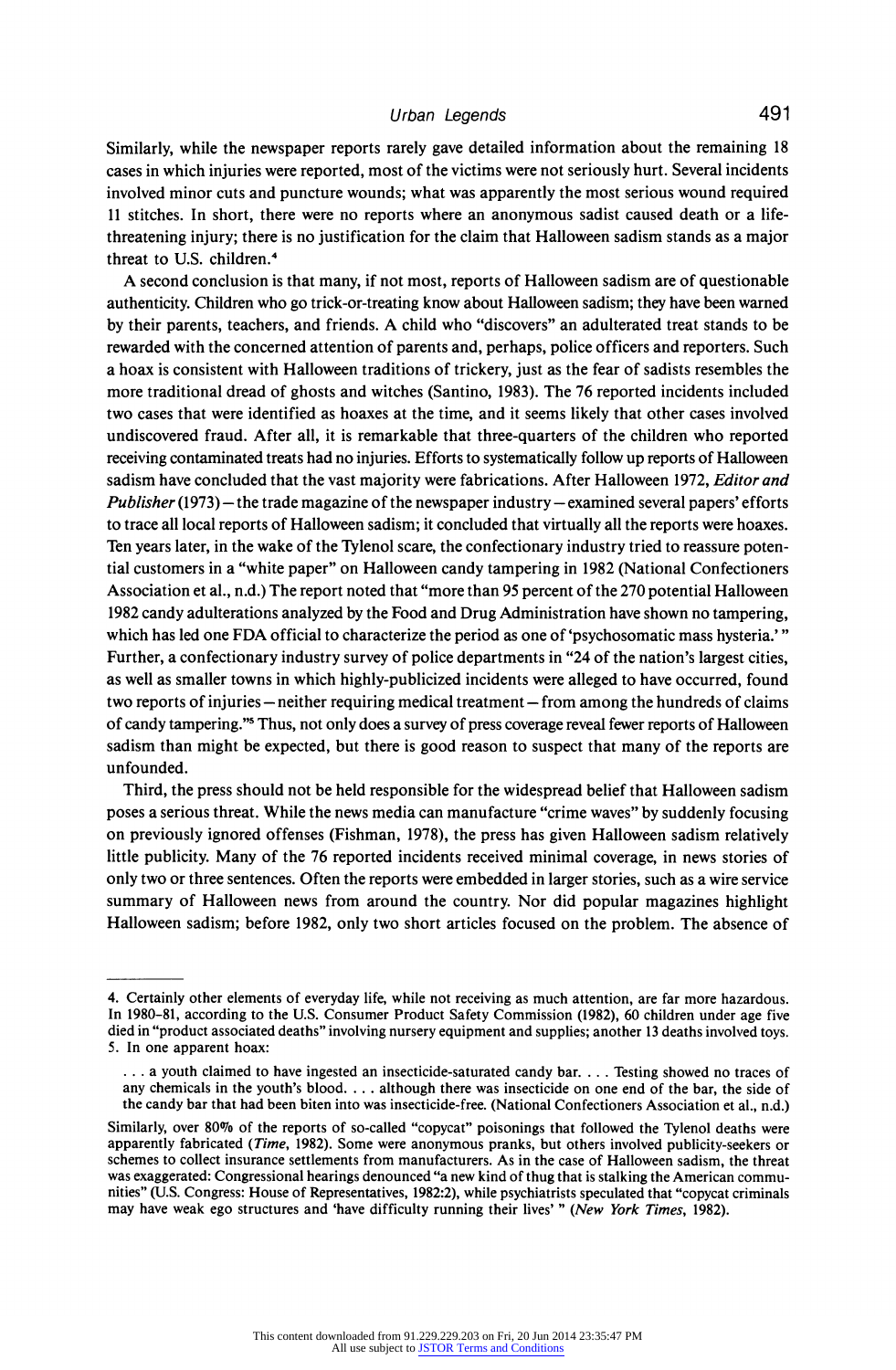**authentic cases of serious injuries caused by Halloween sadism undoubtedly explains this limited coverage. While the publication of annual warnings to parents to inspect their children's treats, as well as occasional short items reporting minor incidents, may help keep the fear of Halloween sadism alive, the media do not seem to be the principal channel by which people learn of the danger. Rather, knowledge of Halloween sadism apparently spreads by word of mouth.** 

## **ROOTS OF AN URBAN LEGEND**

**The belief in Halloween sadism as a serious threat can be understood using a concept developed by folklorists: Halloween sadism is an urban legend (Grider, 1982). Urban legends are contemporary, orally transmitted tales that "often depict a clash between modern conditions and some aspect of a traditional life-style" (Brunvand, 1981:189). Whereas traditional legends often feature supernatural themes, most urban legends "are grounded in human baseness .. ." (Fine, 1980:227). They describe criminal attacks, contaminated consumer goods, and other risks of modern life.6 Halloween sadism combines two themes found in several other urban legends: danger to children (e.g., the babysitter who cooks an infant in a microwave oven; the child kidnapped from a department store or an amusement park); and contamination of food (e.g., the mouse in the soft-drink bottle; the Kentucky Fried Rat) (Brunvand, 1981, 1984; Fine, 1979, 1980, 1985). These legends, like that of the Halloween sadist, are typically told as true stories. They "gratify our desire to know about and to try to understand bizarre, frightening, and potentially dangerous or embarrassing events that may have happened" (Brunvand, 1981:12) Urban legends may even have a factual basis; soft-drink manufacturers have been sued by people claiming to have found mice in their drinks (Fine, 1979). Whether a legend begins with a real incident or as a fictional tale, it is told and retold, often evolving as it spreads. On occasion, urban legends appear in newspaper stories, reinforcing the tale's credibility (Brunvand, 1981, 1984). The belief in Halloween sadism is maintained through orally transmitted warnings about the dangers contemporary society poses for the traditional custom of trick-or-treating. These warnings, which greatly exaggerate the threat, are an urban legend. That some incidents of Halloween sadism have occurred, and that the media have reported such incidents, does not disqualify the warnings as legends.** 

**Viewing Halloween sadism as an urban legend helps explain why the belief became widespread**  when it did. News reports of Halloween sadism are not new (cf., New York Times, 1950).<sup>7</sup> But **the general perception that Halloween sadism is a serious threat can be dated to the early 1970s. This was the period when the press began reporting more incidents and warning parents to inspect treats, and legislatures began passing laws against Halloween sadism. In general, urban legends are products of social tension or strain. They express fears that the complexities of modern society threaten the traditional social order (Fine, 1980, 1985). Urban life requires contact with strangers who-the legends suggest-may be homicidal maniacs, unscrupulous merchants, voyeurs, or otherwise threatening. By repeating urban legends, people can respond to social strain, expressing their doubts about the modern world.** 

**While it is obviously impossible to establish a causal link between particular social tensions and the spread of a particular urban legend, folklorists typically examine a legend's elements for clues** 

**<sup>6.</sup> The term "urban legend" is generally used by folklorists to distinguish modern folk tales from those told in traditional societies; it ignores the differences between contemporary urban and rural communities. Some**  familiar urban legends include: "The Hook"- a maniac who terrorizes a couple parked in a lover's lane; the **black widow spider that nests in a beehive hairdo; the deep-fried rat sold at a fried-chicken franchise; and "The Choking Doberman," that swallows a burglar's fingers. Brunvand's (1981, 1984) books present several dozen such tales.** 

**<sup>7.</sup> This case involved giving children pennies heated on a skillet. Apparently this was an early image of Halloween sadism; Grider (1982) recalls a heated pennies legend circulating among Texas children in the 1940s. Of course, the fear of Halloween sadism also seems linked to traditional warnings about accepting candy from strangers.**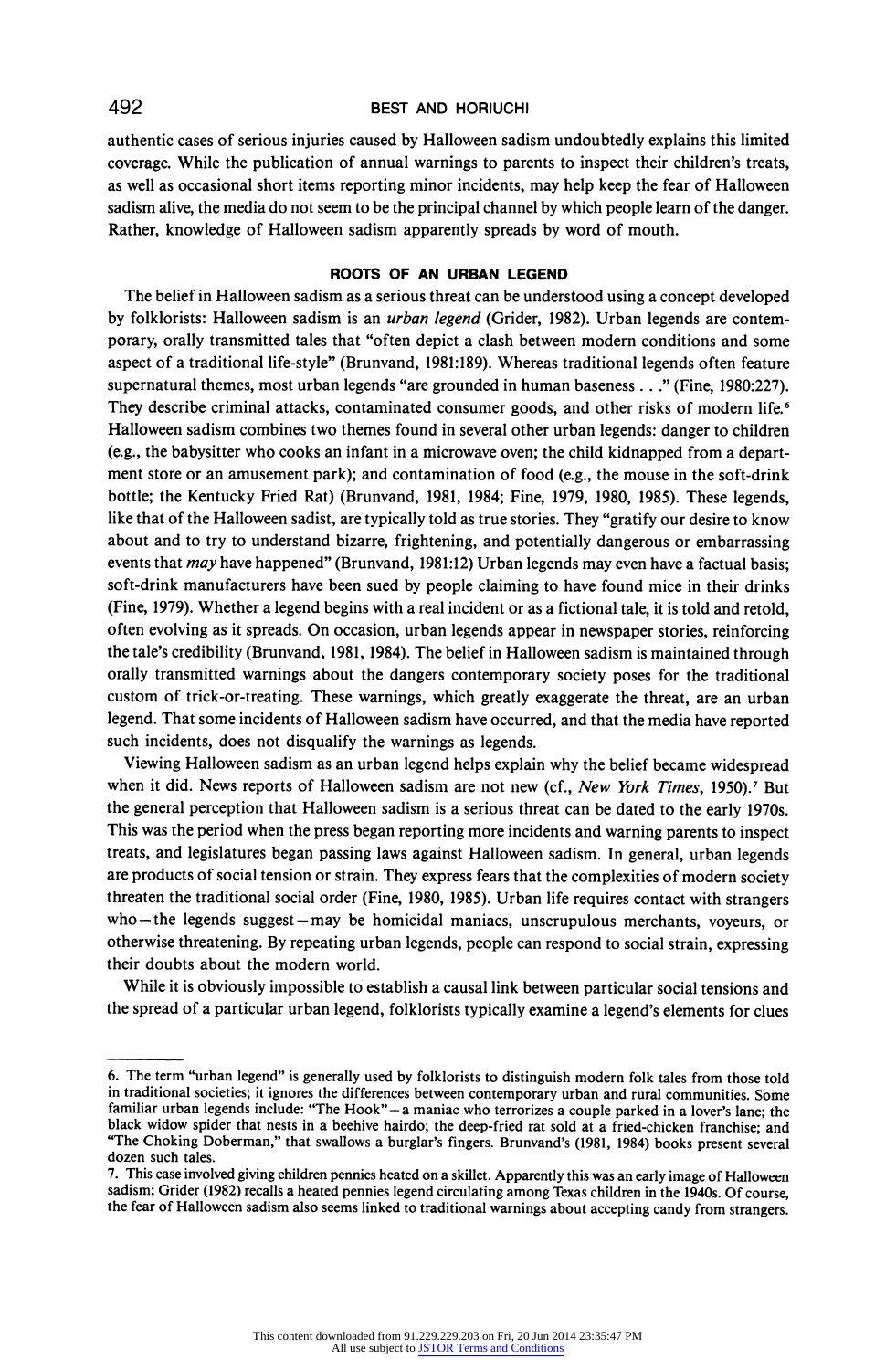## **Urban Legends 493**

**about its roots (Brunvand, 1981, 1984; Fine, 1980). Some legends feature a transparent message, but others are more difficult to interpret. In the case of Halloween sadism, a plausible argument can be made that the legend's flowering in the early 1970s was tied to the heightened social strains of that period. The late 1960s and early 1970s were years of unparalleled divisiveness in post-World War II America (Carroll, 1982; O'Neill, 1971). The media exposed several serious crises to the public, including an increasingly unpopular war, ghetto riots, student demonstrations, and increased drug use. It was a period of intense social strain. Three forms of strain that emerged or grew during these years seem related to the growing fear of Halloween sadism.** 

### **Threats to Children**

**The form of strain that seems most clearly linked to a belief in Halloween sadism was the growing sense that children were no longer safe in the United States. During the 1960s and early 1970s, physicians and social workers promoted child abuse as a major social problem; the popular press responded with dozens of dramatic stories about children who had been cruelly treated by their parents (Pfohl, 1977). The rhetoric of this campaign emphasized that all children were potential victims, that child abuse occurred in all sectors of society. But even parents who remained confident that their children would never be abused could worry about losing their children to other threats. Older children adopted radical political views and experimented with illegal drugs.8 Other parents found their grown children facing a less symbolic threat- death in Vietnam. The social conflicts that marked America during these years must have left many parents wondering if their hopes for the next generation would be fulfilled.** 

**Since the emergence of the belief in Halloween sadism, the generation gap seems to have narrowed, but threats to children remain visible. The movement against child abuse continues to spread, receiving still more publicity. And, during the late 1970s and early 1980s, emerging campaigns against incest, child pornography, child molesting, and abortion may have contributed to a larger sense of children in jeopardy. Perhaps the clearest link between threats to children and the fear of Halloween sadism appeared during the series of murders of Atlanta schoolchildren. In 1980, STOP, an organization of the victims' parents, argued that "the city should organize**  Halloween night events that will minimize dangers to the children" (New York Times, 1980).<sup>9</sup>

#### **Fear of Crime**

**Other forms of strain involved more general threats. Survey data reveal that the fear of crime grew substantially between the mid-1960s and the early 1970s (Erskine, 1974; Stinchcombe et al., 1980). Although violent crimes often involve offenders and victims who are acquainted, the fear** 

**<sup>8.</sup> The possibility that their children might adopt disapproved values may have suggested betrayal to some**  parents, creating another source of strain - ambivalence toward one's children. This ambivalence is nicely revealed **in a popular cultural genre which regained popularity during the late 1960s and early 1970s. In popular novels**  and films (e.g., *The Exorcist* and Rosemay's Baby), the horror tale - traditionally associated with Halloween **took on a new emphasis: stories about children with demonic powers.** 

**The concern with growing drug use may have been especially important in fostering the initial fear of Halloween sadism. Although only one of the 76 newspaper reports involved "hippies" giving drugs to children, early oral versions of contaminated-treat tales often took this form. (On a related, early 1970s legend - that LSD was**  being distributed on pictures of Mickey Mouse, which children might mistake for a lick-on tatoo-see Brun**vand, 1984:162-69.) Only later did the razor blade in the apple become the standard image for Halloween sadism. Six on the 12 incidents reported before 1967 involved over-the-counter or prescription drugs; only one involved a sharp object. In contrast, 49 of the 64 reports after 1966 involved razors or other sharp objects, while only four involved drugs. Of course, razor blades, pins, and so on are readily available equipment, which would make it easy to carry out hoaxes.** 

**<sup>9.</sup> Similarly, the Tylenol poisonings raised the prospect of attacks via product contamination. Like the Atlanta murders, these real crimes by an anonymous sadist led to warnings about Halloween sadists.**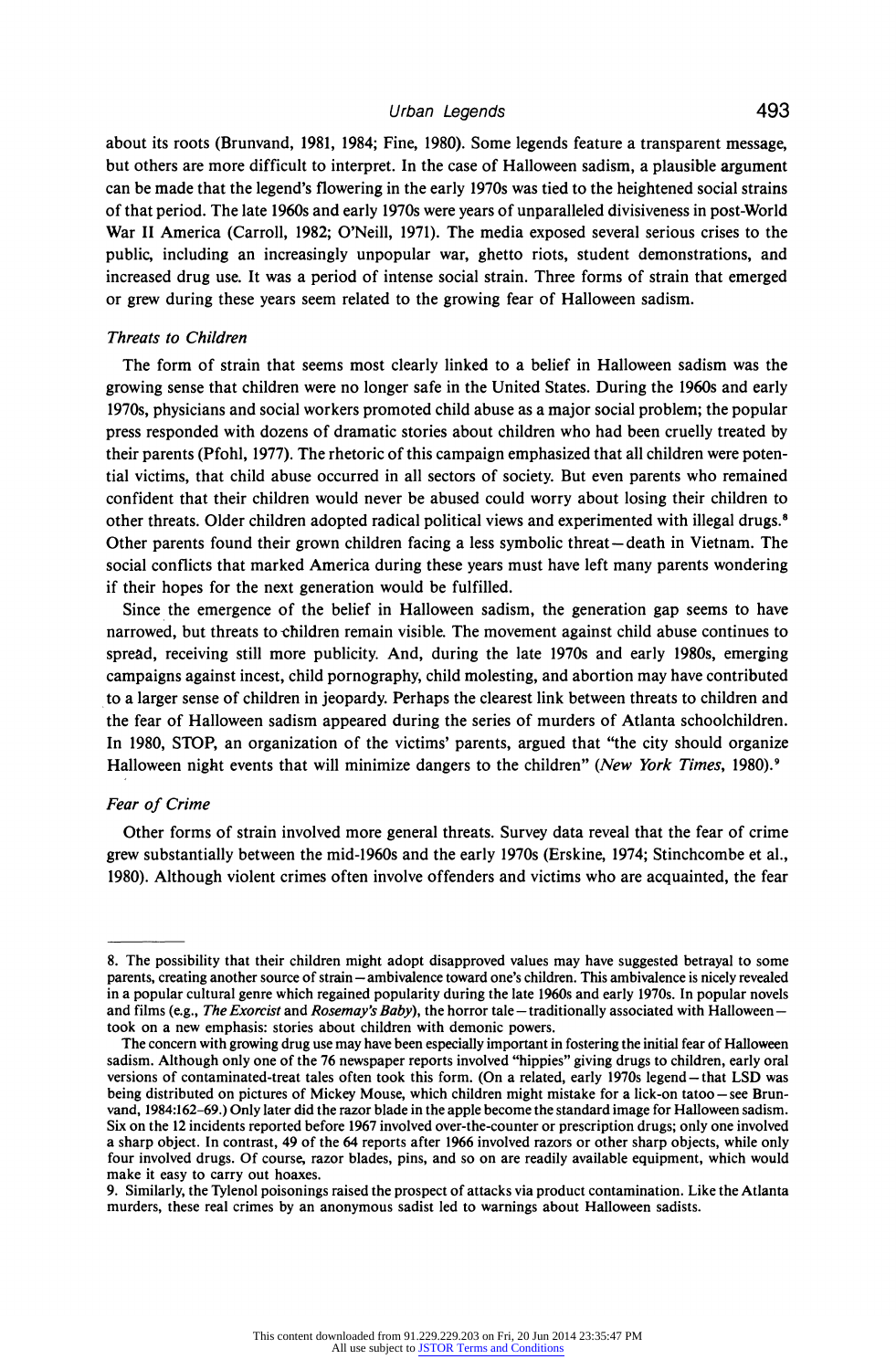**of crime focuses on the threat of an anonymous attacker."? The threat of an unpredictable, unprovoked criminal attack parallels the Halloween sadist menace.** 

### **Mistrust of Others**

**Survey data also reveal rising expressions of general mistrust during the early 1970s. The proportion of Americans who agreed that ". .. you can't be too careful in dealing with people" rose from 45.6 percent in 1966, to 50.0 percent in 1971, to 54.3 percent in 1973 (Converse et al., 1980:28). Studies of urban dwellers in the 1970s found high levels of mistrust for strangers (Fischer, 1982; Merry, 1981; Suttles, 1972). While warnings about the collapse of the neighborhood in the anonymous modern city have proven exaggerated, the belief that people now live in greater isolation remains widespread. The social conflicts of the 1960s and early 1970s may have encouraged doubts about the trustworthiness of other people. Such doubts provided another form of strain during the period when the belief in Halloween sadism spread.** 

**These sources of strain-threats to children, fear of crime, and mistrust of others-provided a context within which the concern about Halloween sadism could flourish. The Halloween sadist emerged as a symbolic expression of this strain: the sadist, like other dangers, attacks children society's most vulnerable members; the sadist, like the stereotypical criminal, is an anonymous, unprovoked assailant; and the sadist, like other strangers, must be met by doubt, rather than trust." Placed in the context of the late 1960s and early 1970s, the spread of Halloween sadism is easily understood.** 

If these sources of strain account for the belief's spread, what explains its persistence? The extraor**dinary social conflicts of the early 1970s have moderated, yet the belief in Halloween sadism remains. Why? First, some of the same sources of strain continue to exist: the media still publicize threats to children (e.g., child abuse), and the fear of crime and strangers remains high.** 

**Second, and more important, Halloween sadism is an established urban legend; it can remain as a taken-for-granted, if dormant, part of American culture. The survey of newspaper stories found**  only five reports of Halloween sadism from 1976 to 1981 - less than one per year.<sup>12</sup> However, warnings **about sadists continued to appear during these years and, of course, the Tylenol poisonings in 1982 led to both predictions and reports of Halloween sadism.** 

**Third, folklorists have traced the evolution of some legends over centuries (Brunvand, 1984). Legends seem most likely to persist when they have a general, underlying message (for instance, warnings about trusting outsiders) which can be tailored to fit new situations. Thus, the dangers of eating commercially prepared food were detailed in nineteenth-century stories about cat meat in baked pies and, more recently, in tales about rats sold at fried-chicken franchises (Fine, 1980; Simpson, 1983). Like other urban legends about homicidal maniacs, the Halloween sadist legend expresses fears about criminal attacks. Given the general nature of this threat, the legend may persist as long as the custom of trick-or-treating.** 

## **URBAN LEGENDS AS UNCONSTRUCTED SOCIAL PROBLEMS**

**Where do urban legends fit within the broader framework of sociological theory? The case of** 

**<sup>10.</sup> This fear also found expression in a popular culture horror genre-the "mad slasher" films in which a maniac stalks and kills a series of high school or college students. Interestingly, the first of these films was Halloween (1979).** 

**<sup>11.</sup> Grider (1982:6) agrees: "The Razor Blades Syndrome expresses a deep-rooted fear of strangers, a distrust of old customs and traditions, an acknowledgement of child abuse and infanticide, and an ambivalence toward random, wanton violence."** 

**<sup>12.</sup> Presumably, incidents continued to be reported during this period. The decline in press coverage may have reflected journalists' doubts about the authenticity of the reports (Editor and Publisher, 1973), as well as their recognition that the reported incidents were minor and, given the well-established nature of the legend, no longer newsworthy.**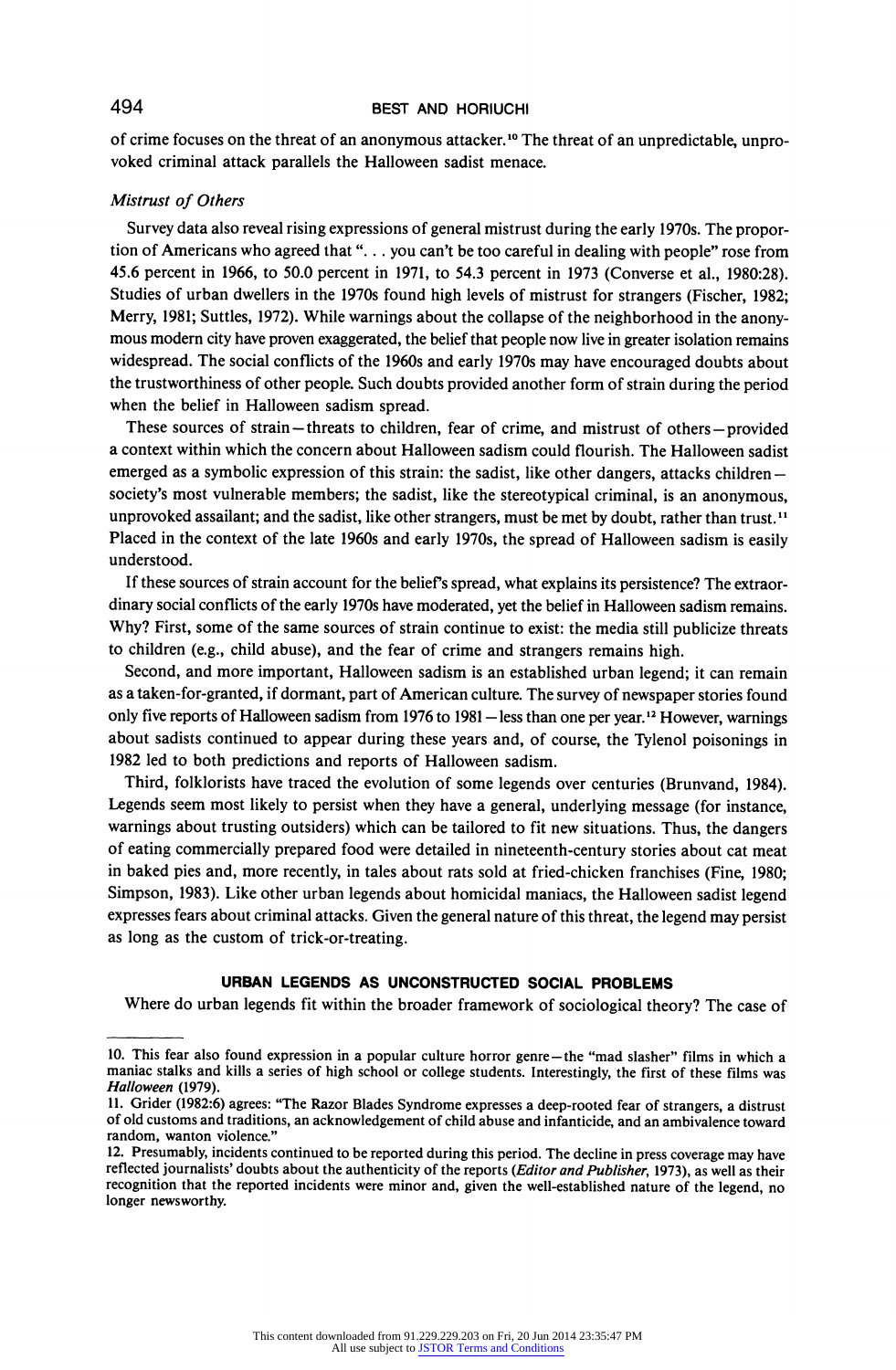**Halloween sadism suggests (1) that urban legends may be viewed as a form of unconstructed social problem, (2) that collective hysteria, urban legends, and social problems construction offer alternative responses to social strain, and (3) that the emergence of a particular response to strain reflects social organization.** 

**At first glance, the fear of Halloween sadists resembles some of the instances of collective hysteria in the collective behavior literature. The Halloween sadist can stand beside the "phantom anesthetist" of Mattoon (Johnson, 1945), the "phantom slasher" of Taipei (Jacobs, 1965), the "June bug epidemic" in a Southern textile plant (Kerckhoff and Back, 1968), and the windshield pitting in Seattle (Medalia and Larsen, 1958) as a focus of exaggerated fears. Studies of collective hysteria usually account for the emergence of hysterical beliefs as a response to social strain: the Mattoon episode occurred during wartime; the workers in the textile plant were putting in heavy overtime, and so on. In response to this strain, there emerges a belief in some threat, "an ambiguous element in the environment with a generalized power to threaten or destroy" (Smelser, 1962:82). This threat is credible, frightening, and difficult to protect oneself against:** 

**Instead of simply having a feeling that something is awry, the belief in a tangible threat makes it possible**  to explain and justify one's sense of discomfort – instead of anxiety, one experiences fear, and it is then **possible to act in some meaningful way with respect to this tangible threat rather than just feeling frustrated**  and anxious. (Kerckhoff and Back, 1968:160-61 - emphasis in original)

**However, some of this model's key features do not fit the emergence of the belief in Halloween sadism and other urban legends. Collective hysteria is bounded in time and space. Hysterical beliefs are short-lived; they typically emerge, spread, and die within the space of a few days or weeks.**  Further, they are typically confined to a restricted locality - a single region, town, or facility (Lofland, **1981). In contrast, the belief in Halloween sadists appears to have spread more slowly, over a period of years, and to have become an established, taken-for-granted part of the culture. Nor has the belief observed the normal geographic limits of collective hysteria - reports of Halloween sadism have come from throughout the country, suggesting that the belief is nationwide. If the Halloween sadist resembles the threats identified in instances of collective hysteria, the dynamics of the beliefs spread do not fit the hysterical pattern.** 

**The process of social problems construction offers an alternative perspective for understanding the fear of Halloween sadism. Blumer (1971) and Spector and Kitsuse (1973, 1977) defined social problems as products of claims-making activities, in which people call others' attention to social conditions. Thus, the emergence of a social problem is a political process: ". . . recognition by a society of its social problems is a highly selective process, with many harmful social conditions and arrangements not even making a bid for attention and with others falling by the wayside in what is frequently a fierce competitive struggle" (Blumer, 1971:302). Case studies of claims-making focus on the role of social movements (Tierney, 1982), professionals (Pfohl, 1977), the press (Schoenfeld et al., 1979), and other interested parties in constructing social problems. While these studies demonstrate how some claims-making campaigns succeeded, they do not explain why other social conditions, with the potential to be defined as social problems, never reach this status. Emergent or unconstructed social problems are less often studied (Troyer and Markle, 1983, 1984). Urban legends, such as the Halloween sadist, may be seen in these terms.** 

**While the belief in Halloween sadism is widespread, it has not led to effective claims-making activities. Halloween sadism has, for brief occasions, occupied the attention of legislators, city officials, journalists, and PTA associations, but the belief spread largely outside institutionalized channels.13 The press never reported more than a handful of incidents in a given year, and most** 

**<sup>13.</sup> Medical professionals, for instance, paid minimal attention to Halloween sadism. MEDLINE listed no articles on the subject from 1966 to 1983.**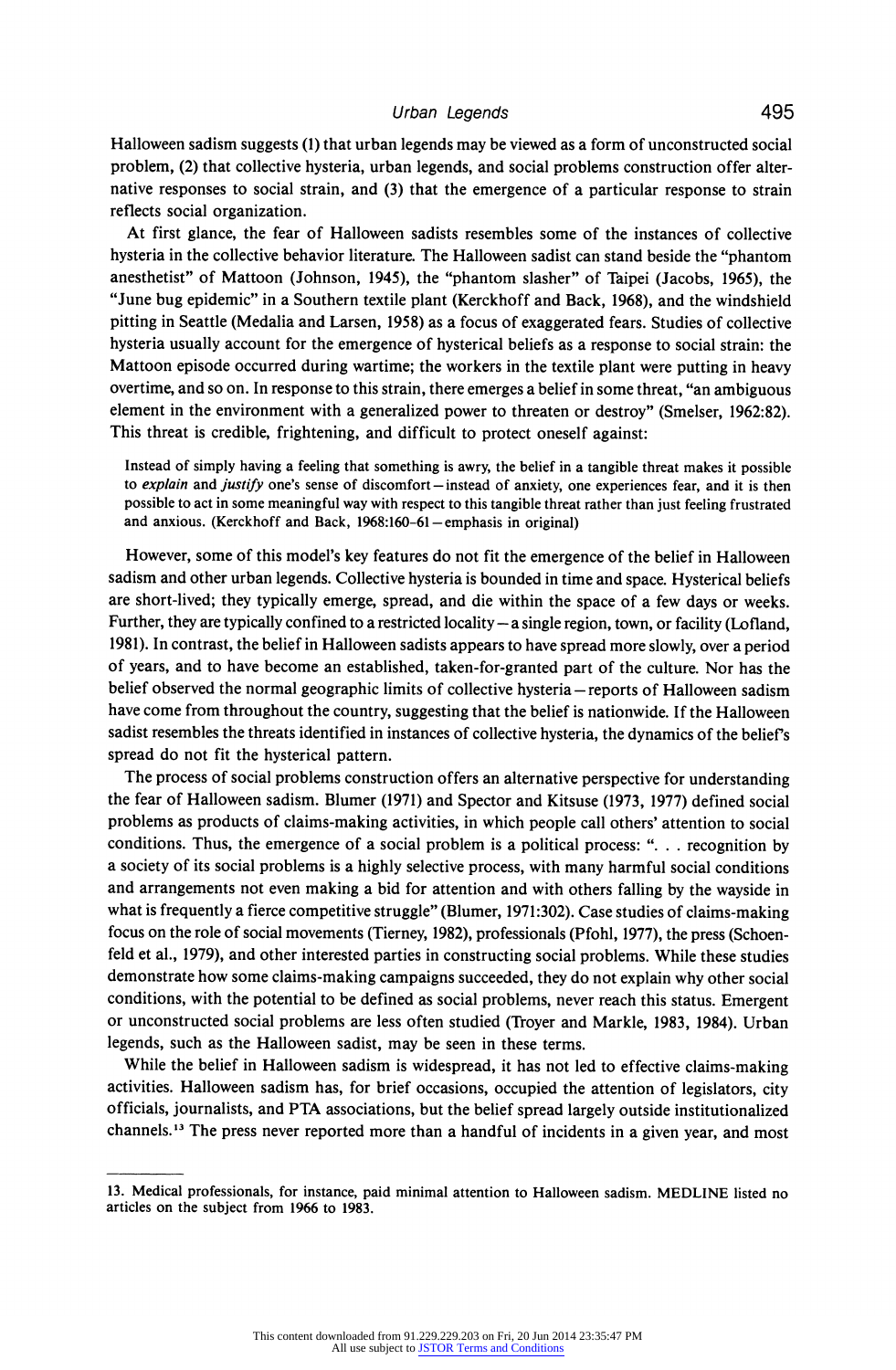**of these reports were very short; the belief spread informally, by word-of-mouth. Similarly, there was no especially visible response to the threat. By the mid-1970s, the press reported a few orga**nized attempts to thwart sadists – hospitals offering to X-ray treats, communities organizing alter**native celebrations, and municipalities passing ordinances against trick-or-treating. 14 But most of these efforts remained localized; they received little publicity and did not lead to a broader, organized response to Halloween sadism. (Similarly, organized campaigns by the confectionary industry to expose fabricated reports of Halloween sadism also failed to attract widespread recognition [Editor and Publisher, 1973; National Confectioners Association et al., n.d.].) While it is possible to trace the claims-making activities by which many social problems are constructed, this is not true for Halloween sadism. Although the belief spread widely, it moved largely through informal channels,**  and the principal reaction – parents restricting their children's trick-or-treating – was equally informal.

**This analysis suggests that collective hysteria, urban legends, and social problems construction are alternative responses to social strain, alternatives in which strain is translated into different**  forms of threat that are spread through different forms of social organization. Strain – discomfort **caused by existing social conditions-is made manifest in a perceived threat to the collectivity."' This threat may be genuine or false. Commonly, genuine threats identify the source of social strain (e.g., pollution endangers the quality of life), while false threats are a more symbolic expression of strain (e.g., a "June bug" attacks people under a heavy work load). The identification of genuine threats often suggests a solution - something that can be done to reduce or eliminate the threat while false threats are frequently amorphous and difficult or impossible to manage. In general, collective hysteria and urban legends respond to strain through the identification of false threats, while social problems construction deals with genuine threats. Social organization affects the spread of perceptions of threat. In compact, homogeneous collectivities, collective hysteria can spread quickly. In larger, more diffuse collectivities, it takes longer to attract attention to the threat and to mobilize concerned individuals. Typically, in social problems construction, some individuals take the lead in organizing claims-making activities, while urban legends spread through informal contacts.** 

**The example of Halloween sadism suggests some specific factors that may affect the response to social strain. The reports of Halloween sadism did not lead to collective hysteria for two reasons. First, the belief spread throughout the country, rather than within a compact collectivity. Second, this spread could occur relatively slowly, given the limited nature of the threat. Reports of sadistic incidents posed no threat to other children for another year. There was no urgency to the news; the tale could be disseminated slowly, through informal channels. Although a few organizations began claims-making activities directed at Halloween sadism, little came of their efforts. In part, this may have been caused by the absence of serious, documented sadistic incidents; without genuine atrocities to demonstrate the need for action, claims-makers had trouble making a convincing case. Further, potential social movements aimed at Halloween sadism lacked a well-organized natural**  constituency; while no one approved of Halloween sadism, no group found it in its interest to mount **a sustained campaign against the threat. Again, the fact that the danger was limited to one evening a year may have inhibited the construction of Halloween sadism as a social problem. Nor was it clear how collective action might stop Halloween sadism; parents who worried about the threat found the best protection in individually curtailing their children's trick-or-treating or inspecting** 

**<sup>14.</sup> While the press routinely interpreted these actions as responses to Halloween sadism, many attempts to restrict trick-or-treating were, in fact, prompted by more traditional Halloween problems, e.g., vandalism or children struck by cars (cf. Trubo, 1974).** 

<sup>15.</sup> Social constructionist theorists attack the notion that strain or other objective social conditions offer a **sufficient explanation for social problems; they argue that claims-making activities must occur (Blumer, 1971; Spector and Kitsuse, 1977). Troyer and Markle (1983), however, suggest that strain usually, if not always, precedes claims-making.**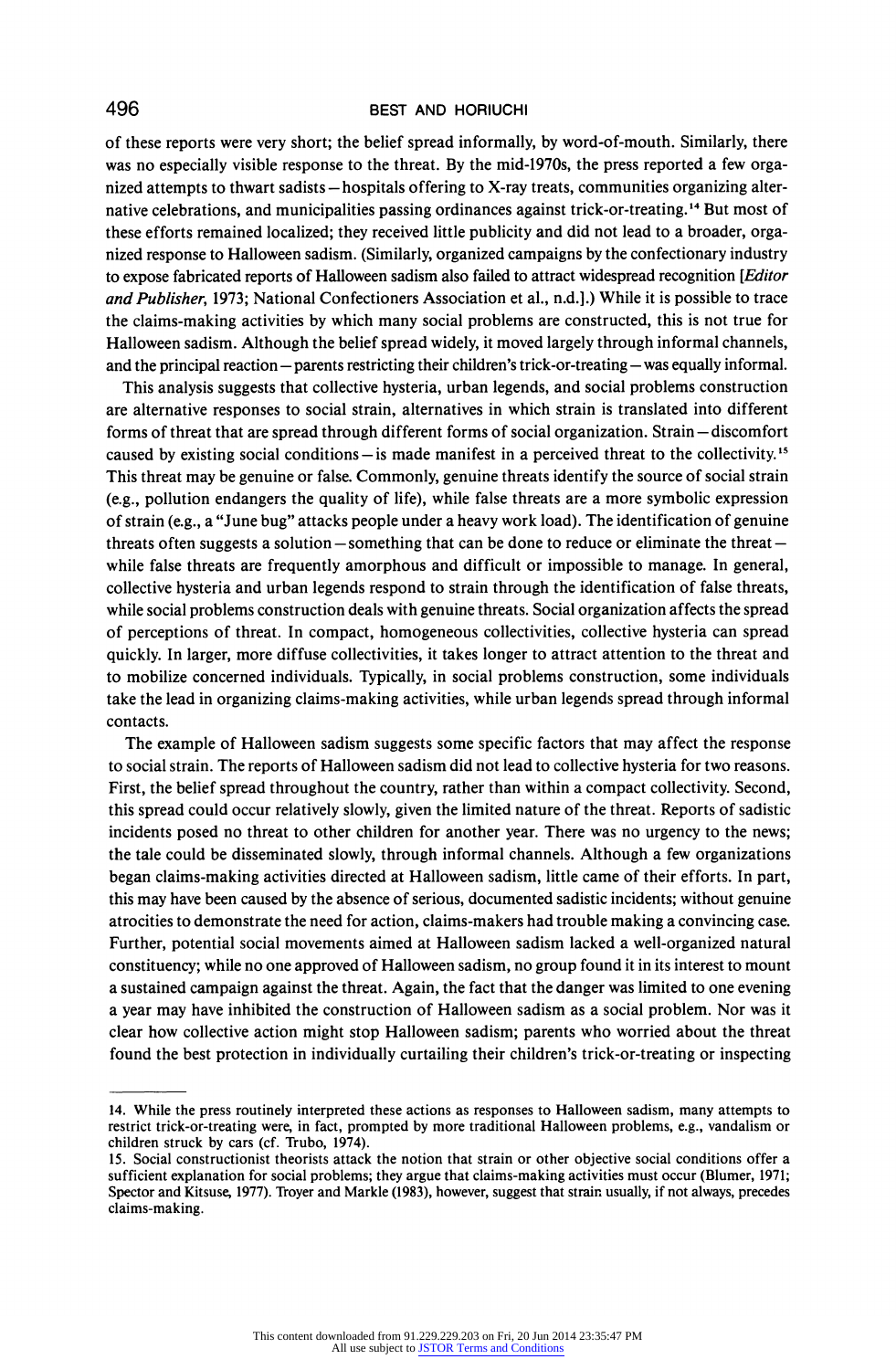## **Urban Legends 497**

**their treats. Thus, the diffuse collectivity, the infrequency of the reported attacks, the absence of convincing evidence, the lack of interested individuals willing to commit extensive time to the cause, and the difficulty of devising solutions meant that Halloween sadism became the focus of neither collective hysteria nor successful claims-making. Yet, retaining considerable symbolic power as an expression of social strain, Halloween sadism endured as an urban legend.** 

## **IMPLICATIONS: "HALLOWEEN AND THE MASS CHILD" REVISITED**

**Holiday celebrations reflect the larger culture. The events celebrated, as well as the customary ways of celebrating, reveal the society's values and structure. And, as society changes, its holidays often take on new meanings, consistent with the altered culture. Where earlier American celebrations were communal, ceremonial, and often religious or patriotic, contemporary observances tend to be individualistic, materialistic, secular occasions, marked largely by unstructured leisure time (Caplow, 1982; Caplow and Williamson, 1980; Hatch, 1978).'6** 

**Gregory P. Stone's (1959) "Halloween and the Mass Child" developed this thesis. Stone traced the evolution of Halloween activities in his lifetime, from the elaborate pranks of adolescents in the 1930s, to the playful trick-or-treating of young children in the 1950s. He found the 1950s children did not understand the extortionate premise of "trick or treat;" for them, Halloween was merely an occasion to receive candy. Stone interpreted this shift as consistent with the changes in American values described in Reisman's (1950) The Lonely Crowd:** 

**... Reisman's character type of "other-direction" may, indeed, be a prototype of American character and not some strange mutation in the northeast. Consumption, tolerance, and conformity were recognizable in the Halloween masquerade of a near-southern town. Production, indignation, and autonomy were not. (Stone, 1959:378 -emphasis in original)** 

**Twenty-five years after Stone's analysis, the fear of Halloween sadism has further altered the meaning of Halloween. While Stone saw trick-or-treating as a part of the emerging culture of consumption, folklorists view Halloween as among the least commercialized of modern holidays (Grider, 1982; Santino, 1983). But this informality has been labeled dangerous by those who warn against Halloween sadists. Children are urged to refuse homemade treats and accept only coupons or mass-produced candy with intact wrappings, as though commercialism offers protection."7 Long celebrated through vandalism and extortion, Halloween has been a symbolic expression of disorder. Today, the Halloween sadist has become an annual reminder of the fragility of the social bond-an expression of growing doubts about the safety of children, the trustworthiness of strangers, and the strength of the modern urban community.** 

**Examining the fear of Halloween sadists reveals topics that deserve further sociological attention. First, urban legends merit more analysis as expressions of social strain. Second, theories of social problems construction need to address the processes by which topics become the focus of claims-making activities. Most existing case studies describe relatively successful claims-making efforts, taking for granted the appropriateness of those efforts. But a complete theory of social problems construction would also examine the earliest stages in the process, asking why some social conditions fail to become the focus for claims-making, how strain, social organization, and other social conditions generate claims-making, and why some strain is translated into collective hysteria or urban legends, rather than claims-making. To define social problems in terms of claimsmaking without identifying the roots of that process begs the question of why some phenomena become social problems.** 

**<sup>16.</sup> When they are inconsistent with modern practices, earlier forms of celebrating may be forgotten. On the drunken, riotous Christmas customs of the nineteenth-century working class, see Davis (1982).** 

**<sup>17.</sup> The intense reaction to the Tylenol murders reflected consumers' dependence on mass-produced food and medications. "The revolt of the product is the ultimate nightmare for a society like ours" (Spiro, 1982:11). However, new standards for tamper-resistant packaging apparently reestablished confidence in product safety.**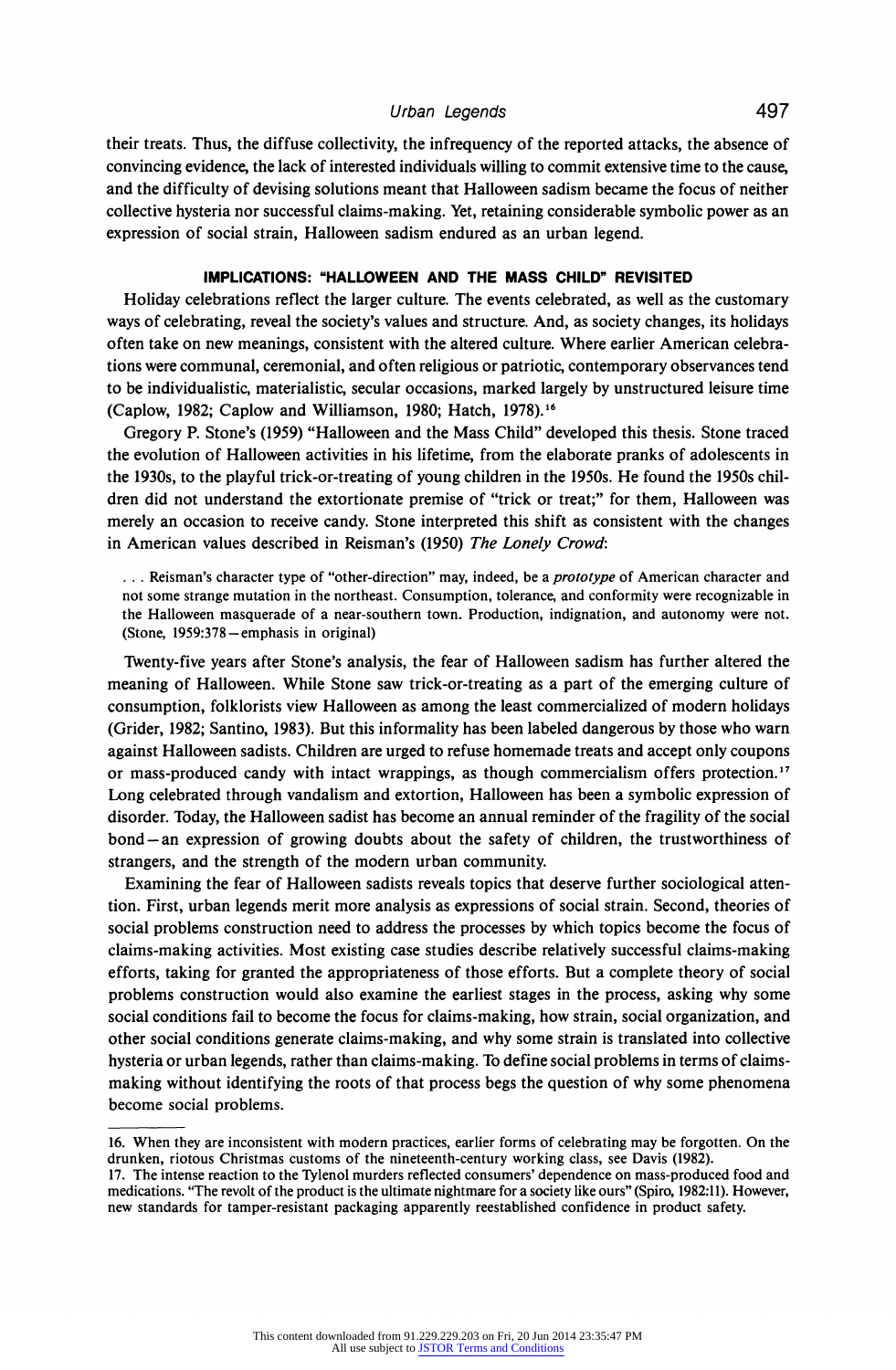#### **REFERENCES**

**Blumer, Herbert 1971 "Social problems as collective behavior." Social Problems 18:298-306. Brunvand, Jan Harold**  The Vanishing Hitchhiker. New York: Norton. **1984 The Choking Doberman. New York: Norton. Caplow, Theodore 1982 "Christmas gifts and kin networks." American Sociological Review 47:383-92. Caplow, Theodore and Margaret Holmes Williamson 1980 "Decoding Middletown's Easter Bunny." Semiotica 32:221-32. Carroll, Peter N. 1982 It Seemed Like Nothing Happened. New York: Holt, Rinehart, & Winston. Converse, Philip E., Jean D. Dotson, Wendy J. Hoag and William H. McGee III 1980 American Social Attitudes Data Sourcebook. Cambridge: Harvard University Press. Davis, Susan G. 1982 "'Making the night hideous."' American Quarterly 34:185-99. DeKalb Daily Chronicle 1984 "Sidewalk interview." October 28:10. Editor and Publisher 1973 "Press finds Halloween sadism rare but warns of danger." 106 (March 3):22. Erskine, Hazel 1974 "The polls: fear of crime and violence." Public Opinion Quarterly 38:131-45. Fine, Gary Alan 1979 "Cokelore and coke law." Journal of American Folklore 92:477-82. 1980 "The Kentucky fried rat." Journal of the Folklore Institute 17:222-43. 1985 "The Goliath effect." Journal of American Folklore 98:63-84. Fischer, Claude S. 1982 To Dwell Among Friends. Chicago: University of Chicago Press. Fishman, Mark 1978 "Crime waves as ideology." Social Problems 25:531-43. Fresno Bee 1984 "No tricks found in Fresno treats." November 1:B1. Grider, Sylvia 1982 "The razor blades in the apples syndrome." Unpublished paper. Hatch, Jane M. (ed.) 1978 The American Book of Days. Third edition. New York: Wilson. Isaacs, Susan and Robert Royeton 1982 "Witches, goblins, ghosts." Parents Magazine 57 (October):66-9. Jacobs, Norman 1965 "The phantom slasher of Taipei." Social Problems 12:318-28. Johnson, Donald M.**<br>1945 **"The 'phant**" **1945 "The 'phantom anesthetist' of Mattoon." Journal of Abnormal and Social Psychology 40:175-86. Kerckhoff, Alan C. and Kurt W. Back 1968 The June Bug. New York: Appleton-Century-Crofts. Lofland, John 1981 "Collective behavior." Pp. 411-46 in Morris Rosenberg and Ralph H. Turner (eds.), Social Psychology. New York: Basic Books. Los Angeles Times 1982 "Trick or treat subdued amid poisoning scares." November 1:1,28. Medalia, Nahum Z. and Otto N. Larsen 1958 "Diffusion and belief in a collective delusion." American Sociological Review 23:180-86. Merry, Sally Engle 1981 Urban Danger. Philadelphia: Temple University Press. National Confectioners Association, Chocolate Manufacturers Association, and National Candy Wholesalers Association n.d. "Halloween/1982: an overview." Unpublished paper. New York Times 1950 "Punish Halloween 'witch,' angry parents demand." November 3:52. 1970 "Those treats may be tricks." October 28:56. 1972 "Trick-or-treating till stroke of 7." November 1:30. 1980 "Atlanta and Miami curbing Halloween." October 31:A14. 1982 "Experts theorize about 'copycat syndrome.'" October 30:6. Newsweek 1975 "The goblins will getcha .. " 86 (November 3):28.**